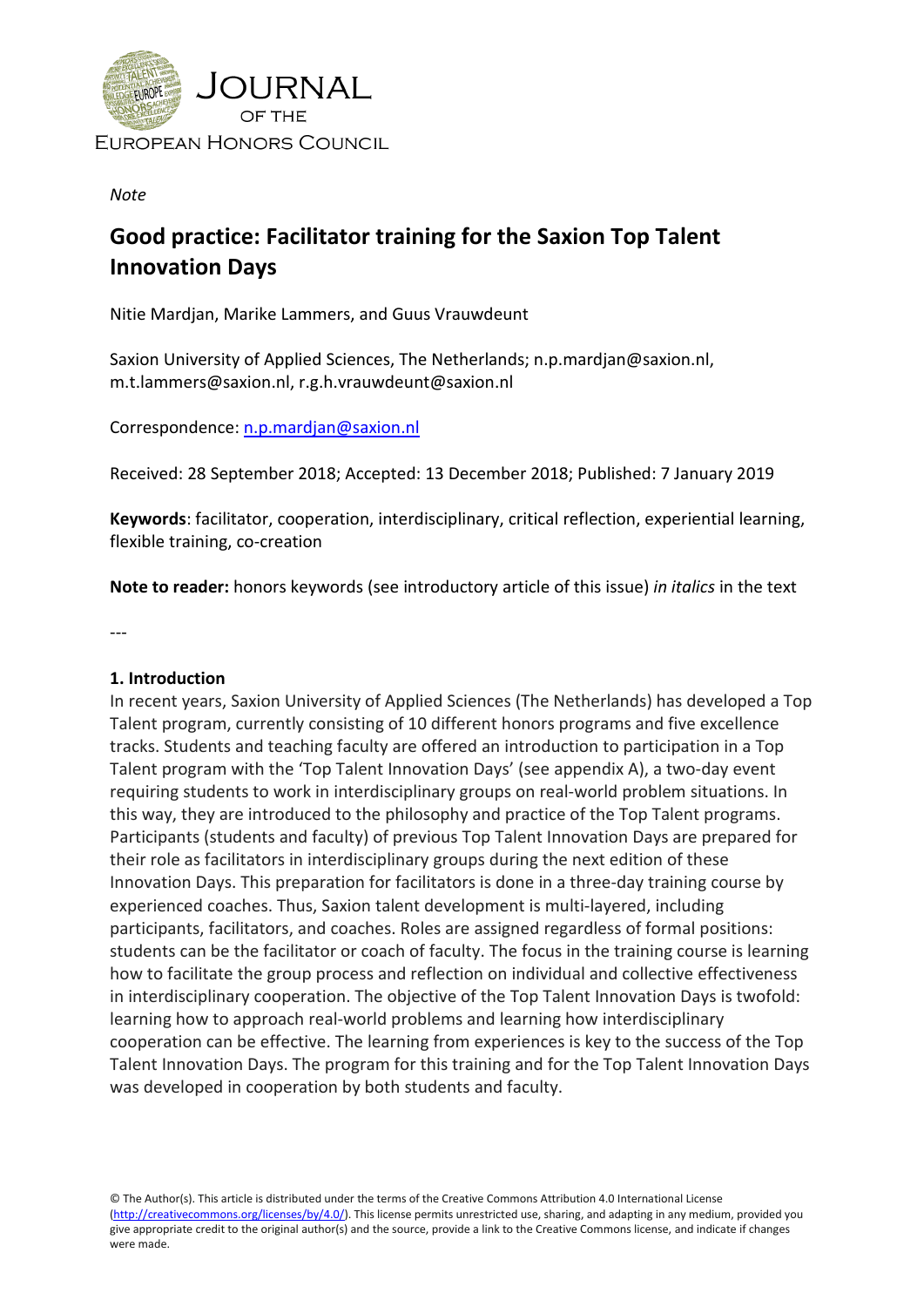### **2. Why this good practice?**

The *challenge* is to provide all facilitators and, afterwards, the participants of the Top Talent Innovation Days (see appendix A) with insight in how to coach an *interdisciplinary* group in learning to work together more effectively.

This approach implies that it is possible, likely, and, to some extent, desirable that the process of cooperation derails. If cooperation is not smooth or far from smooth, there is room for improvement. And, that is where learning may take place, when obstructing factors can be addressed. The facilitator should intervene in the process and the role of the individual in the group; he or she should not intervene in the content or the quality of a new design as such that is not his or her responsibility. *Facilitation* is specifically aimed at the individual and collective effectiveness of cooperating in an *interdisciplinary* group with diverse backgrounds, i.e. a group of people who do not know each other at the start and have no affinity with the problem they are presented with (Davies & Devlin, 2012).

The *reflection* in this two-day session is focused on the cooperation process and the role and contribution of the individual participant. It is important that participants learn to sense how a group is functioning and how each participant is involved in the process. Facilitators have experienced Top Talent Innovation Days in a previous year as participants and now act on a different level. As facilitators, they are part of the group as a functioning entity but with another responsibility, role, and focus. They are prepared to assume this role and responsibility through the so-called facilitator training. Coaches provide this training and support facilitators during the Innovation Days.

## **3. Target group and target group size**

The Top Talent Innovation Days are meant for all students enrolled in Saxion Top Talent programs. Usually around 100 Top Talent students register as participants for the event. The facilitator training is aiming at Top Talent teaching faculty and students with very diverse backgrounds, that have the ambition to learn to effectively facilitate dynamic group processes (from here on indicated as 'trainees'). The size of the group in this facilitator training varies from 20 to 30. The training is provided by five to six coaches. The formal training is offered through the Saxion Academy program and participants invest 60 hours.

### **4. Educational design (structure)**

Here, the structure of the facilitator training is discussed. It strongly parallels the structure of the Top Talent Innovation Days but has a different purpose. During the Innovation Days, participants want to learn to effectively cooperate in an interdisciplinary setting, while, in the facilitator training, the participants want to learn how to effectively facilitate this cooperative process.

In preparation for the training, would-be facilitators get an assignment to prepare them for the activities: 'Make a note on what you want to learn and why you want to learn this, related to facilitating a group working on a wicked problem.'

The training consists of a 24-hour meeting including an overnight stay and is held outside the university. Shortly before and after this 24-hour session, respectively, an introduction and a final prep meeting is scheduled. Trainees in the course have to cooperate in a new and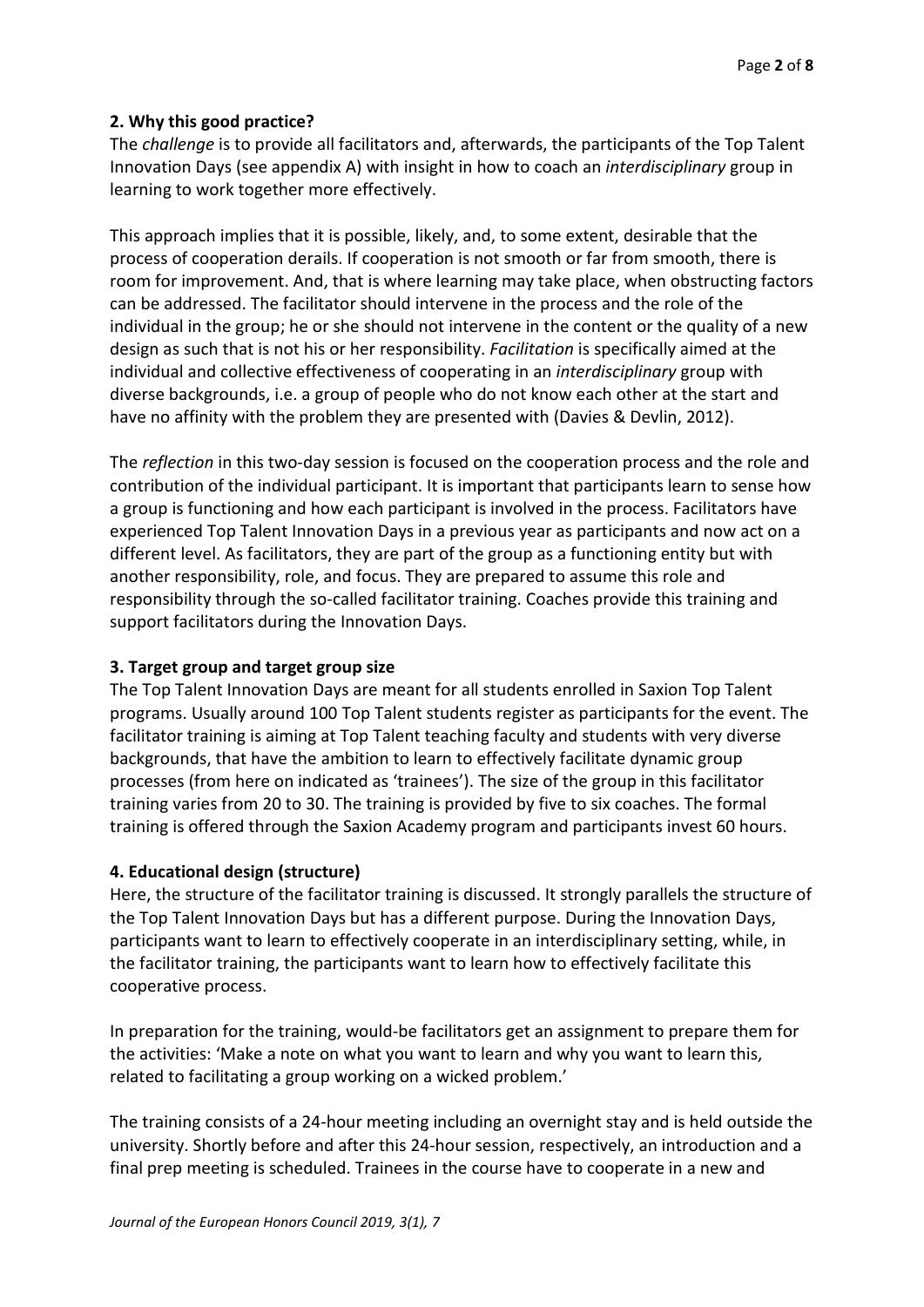unknown group, just as it is organized during the Top Talent Innovation Days. Three mixed groups of approximately 10 trainees are formed, varying in experience, background, and gender. The set-up of the Innovation Days is simulated, so that one can practice. Ample time is spent on interpretation and reflection. Formal functions are of no consequence: whether student, faculty, alumnus, or external person, you act as a facilitator-to-be. The training is organized and participants are coached by five to six coaches.

At the start, ample time is available for getting well acquainted. This part is important, since it provides the conditions for safe acting within a new group. It involves a set of activities that addresses backgrounds, motives, and current mood. The training is structured such that the trainee has options to choose from, depending on his or her assessment of the participants' needs. The program offers much diversity in activities (with energizers in between and drinks at the end of the days). Also, video-recording is used for feedback. The first day (and evening) involves a variation of activities with theory and practice of facilitating a team. The day is completed with an evaluation and an informal activity. During the second day, customized small group meetings are held for specific training of methods: techniques of *coaching*, *reflection*, role playing, and interventions in the group process. The second day is also completed with an evaluation. Facilitators constantly have to make decisions with regards to interventions and use the most effective method or tool to effectively facilitate or address the group process. There is no one recipe; it is a matter of grasping the essence of a group's (lack of) effectiveness and learning ability. This concept is thoroughly addressed in the training.

#### **5. Student assessment**

During the Innovation Days, the facilitators coach a fully new *interdisciplinary* group that works on a problem for a client. The *coaching* performed there is then also seen as proof of one's ability developed in the training.

#### **6. Experiences**

Some trainees say: 'The best course I ever did.' The course has provided them with real insight in the process of *interdisciplinary* cooperation. Everybody learns, regardless of formal function. Trainees recognize and appreciate the fact that their talents are used in a better way. Even if they, as facilitators, do not know anything about the content of a project on which the team is working, they can still help the group make progress. The trainees learn very much from *reflection* in-action and on-action directly during the activities of the group. The learning process of a trainee in the facilitator training resembles very much the learning process in the groups during the Innovation Days.

Teaching faculty who participated in this training understood that they can give students more freedom in a lesson or program while still achieving a learning result. Trainees appreciated the variation in content, the responsibility they were provided with, the equality within the group, and *personal development*.

#### **7. Time requirement for teachers**

Five coaches designed the training. For this designing, these coaches need meetings that take at least two days for each coach, spread over some months. For the initial edition, more hours are needed. The training takes three days plus a day for evaluation. Over the years,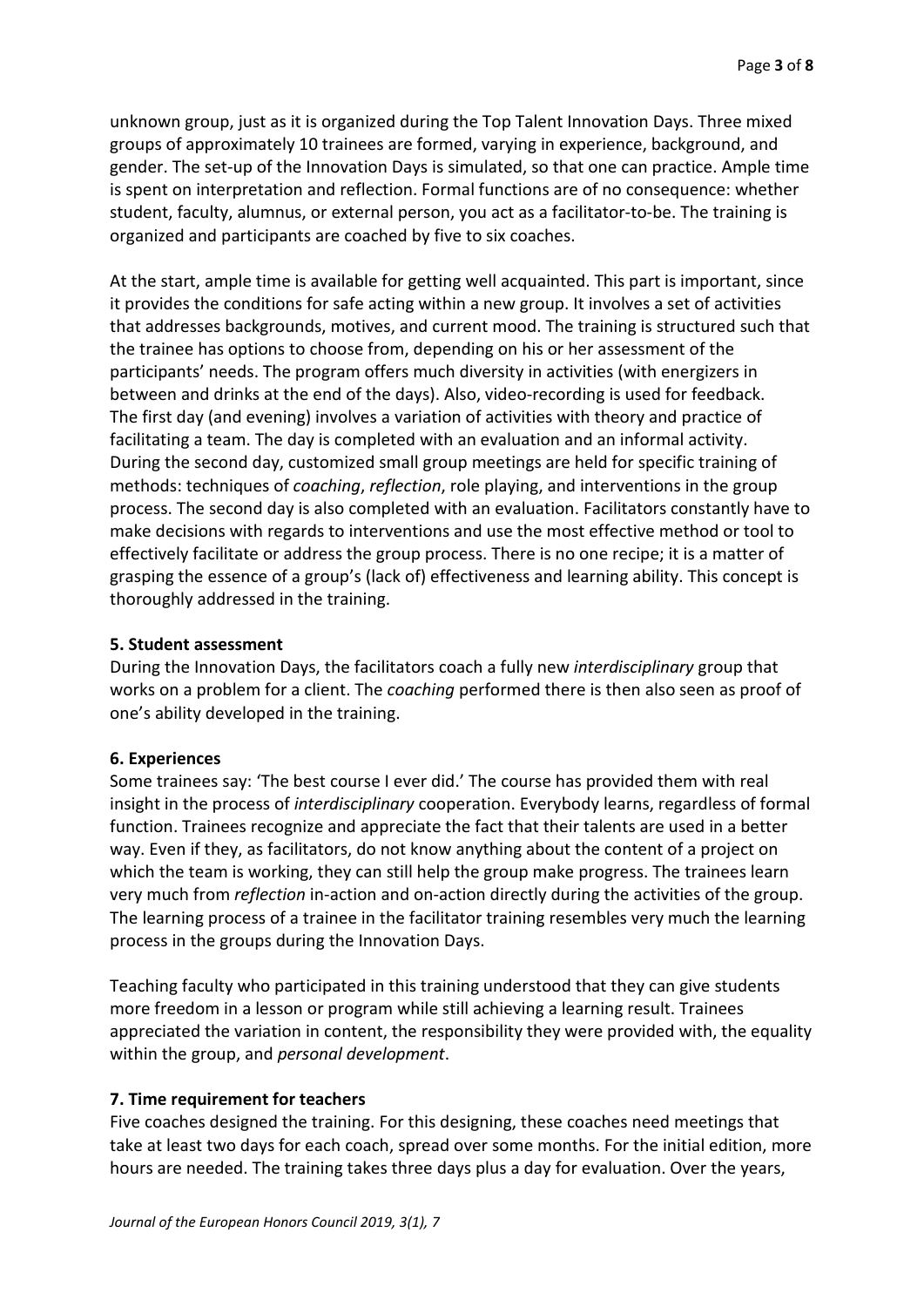the set-up, the structuring, and the organization of the Top Talent Innovation Days have changed and so has the facilitator training. Key ingredients are still in place, but new insights and the involvement of fresh minds have helped to further develop both training and innovation days.

### **8. Tips for teachers**

- Ask the trainees at the start of the training what they want to obtain from it and what they plan to bring.
- Allow ample time to get acquainted initially. This is key.
- Allow ample time for trainees to experience aligning with what is happening in the group they facilitate and allow them to develop their own style
- Don't tell the trainees what they have to do, but ask questions, so they get the idea themselves for the next step.
- Reflect on moments of 'eureka' for the trainees. Focus on these moments because these moments will be well-remembered.
- Require that trainees take some time to register what they learned, and which insights they obtained throughout the proceedings of the training.
- Don't worry; teaching faculty who are participating will also obtain new and valuable experiences.

### **9. Tips for students**

By focusing on the process in the group and the cooperation instead of only on the method and the content, you can experience the learning environment much more intensively, and you may be surprised about the results.

## **10. Transfer to other programs**

For this transfer, the following conditions are required:

-Participants come from different disciplines.

-Groups consist of a mix of teaching faculty and students.

-Have participants to work on real-world problems (where there is not one solution available).

-Make sure to establish conditional safety within the group.

-Explicitly address the cooperation process.

Sometimes teachers of secondary education participate, and they are very positive about their experiences. This participation may be a first step to a transfer of this training to another educational program. The future will demonstrate.

## **11. References, additional information and relation with Circle of Talent Development**

### References

Checkland, P. (1988). *Systems thinking, systems practice.* Oxford: Wiley.

Davies. M. & Devlin, M. (2007). *Interdisciplinary Higher Education: Implications for Teaching and Learning.* Internet Archive: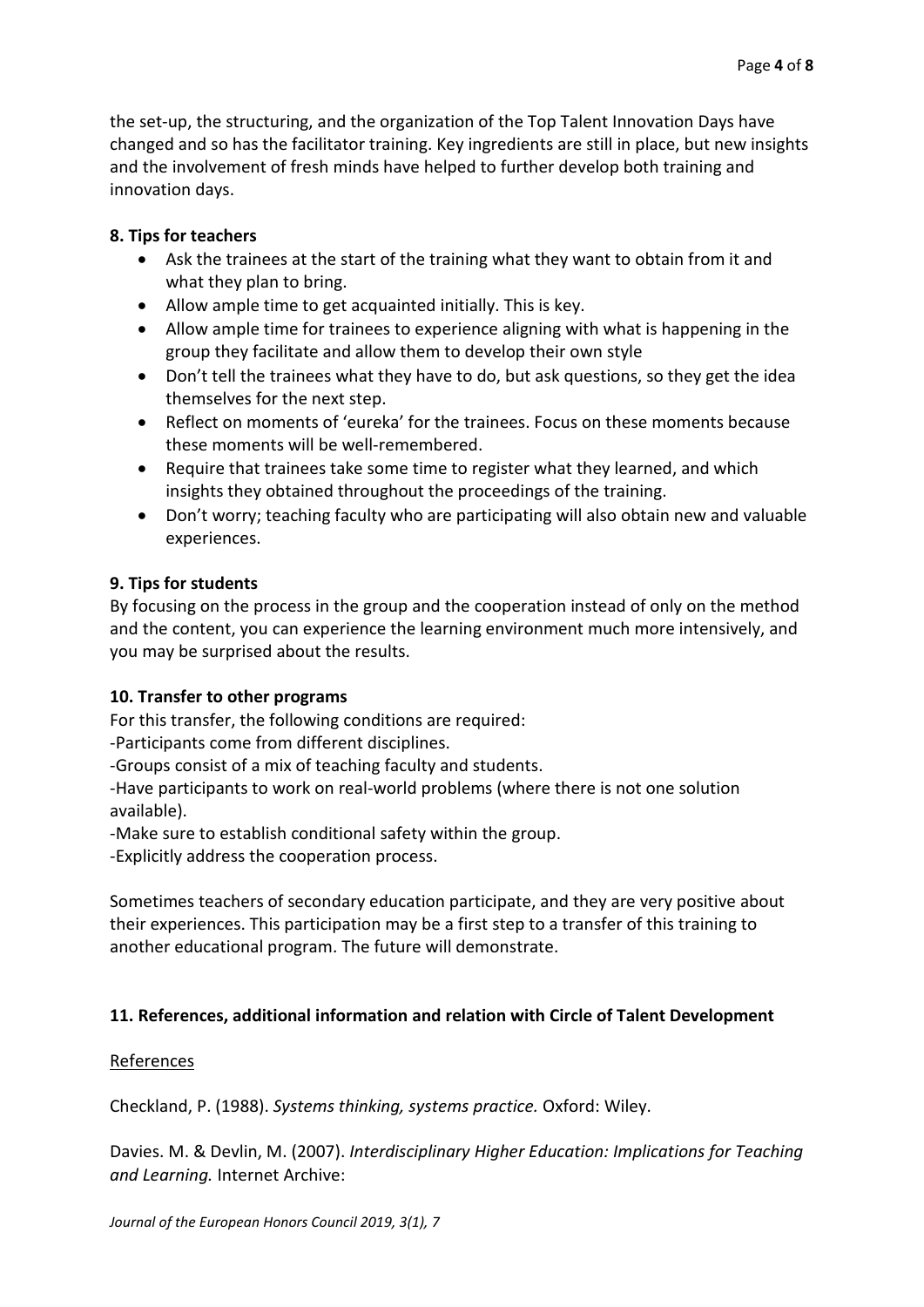[https://web.archive.org/web/20071202175644/http://www.cshe.unimelb.edu.au/pdfs/Inte](https://web.archive.org/web/20071202175644/http:/www.cshe.unimelb.edu.au/pdfs/InterdisciplinaryHEd.pdf) [rdisciplinaryHEd.pdf](https://web.archive.org/web/20071202175644/http:/www.cshe.unimelb.edu.au/pdfs/InterdisciplinaryHEd.pdf)

Vermaak, H. (2007). *Plezier beleven aan taaie vraagstukken. Werkingsmechanismen van vernieuwing en weerbarstigheid*. Vakmedianet.

#### Additional information

A video on the Facilitator training in 2016: https://www.youtube.com/watch?v=sTwTvbaAp68

Blog of a participant in 2014: https://janinabanis.wordpress.com/2014/07/06/what-so-what-now-what/

Background information on the Innovation Days and the Facilitator training: [https://saxion.nl/wps/wcm/connect/8ce7e8ba-fa9d-4ac4-8ed7-](https://saxion.nl/wps/wcm/connect/8ce7e8ba-fa9d-4ac4-8ed7-5b68198beca0/Voorbereiding+facilitators+ttid+2016.pdf?MOD=AJPERES) [5b68198beca0/Voorbereiding+facilitators+ttid+2016.pdf?MOD=AJPERES](https://saxion.nl/wps/wcm/connect/8ce7e8ba-fa9d-4ac4-8ed7-5b68198beca0/Voorbereiding+facilitators+ttid+2016.pdf?MOD=AJPERES)

Saxion Academy: <https://saxionacademy.saxion.nl/Apps/SA/site.nsf>

#### Relation with Circle of Talent Development

In the introductory article of this issue of *JEHC*, the 'Circle of Talent Development' has been described. Based on interviews with forty honors students and literature about honors programs, it reflects relevant activities of students regarding the development of their talents in an honors program. The author of this note has been asked to score the good practice in relation to the activities in the Circle of Talent Development. The meaning of the scores is:  $+$  = somewhat important;  $++$  = moderately important;  $++$  = very important;  $-$  = not applicable or irrelevant. The scores are intended to illustrate the strengths of a good practice for the reader.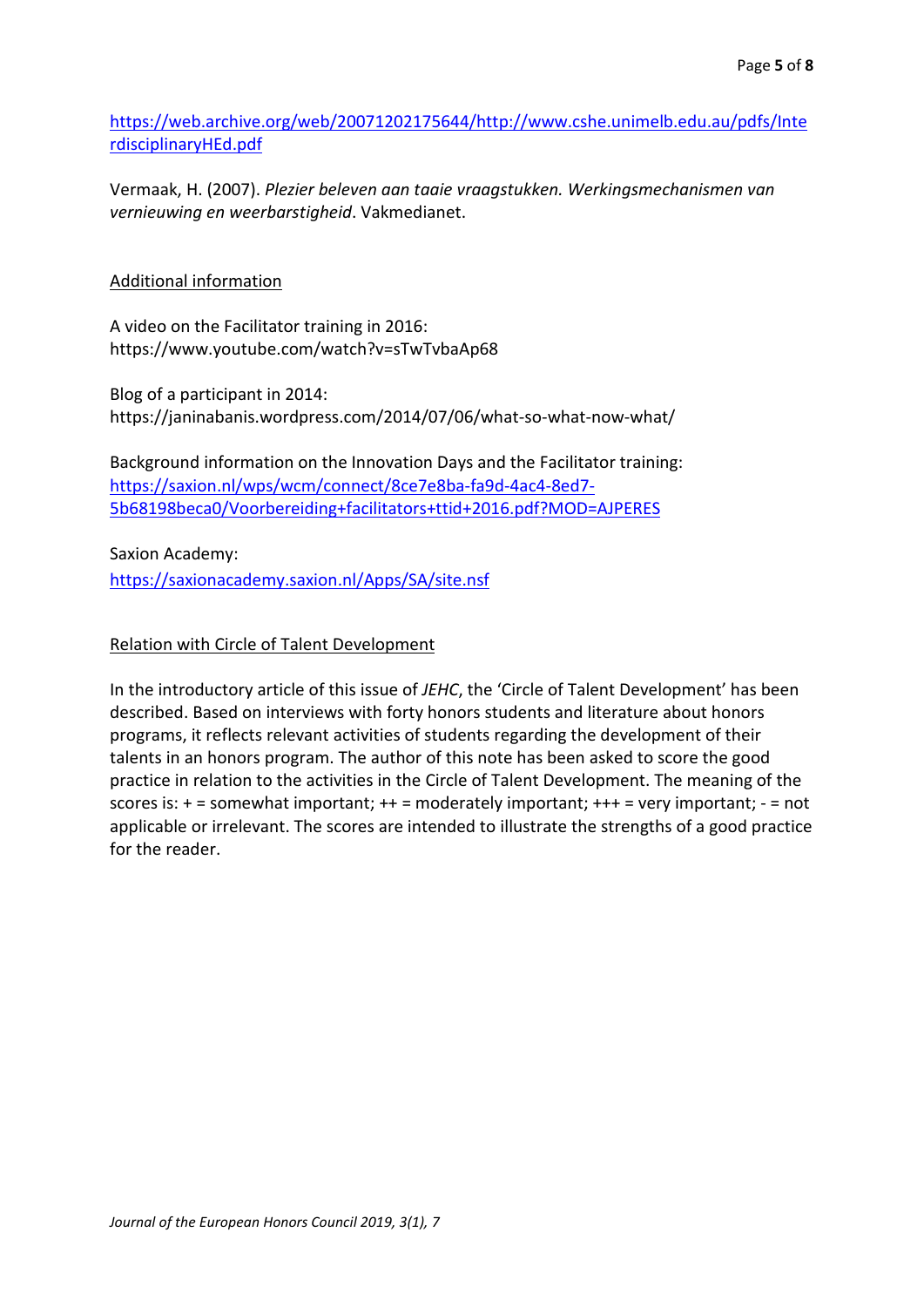*Figure 1: Circle of Talent Development in relation with the good practice 'Facilitator training for the Saxion Top Talent Innovation Days' with the teacher's scores*



*Additional information: step 6: Coaching also from peers! Mutuality in dialog (student vs. teacher); 9a: Results, learn a lot from failure!; 9b: Experience lead to insights in personal development.*

*Question to the teacher: What makes this good practice attractive for other teachers?*  The teacher of this practice argues: 'Teachers learn to become coaches and what different/new attitudes, skills, and behaviors are needed for coaches. Teachers experience it in this setting (experiential learning, learning community, learning by doing).'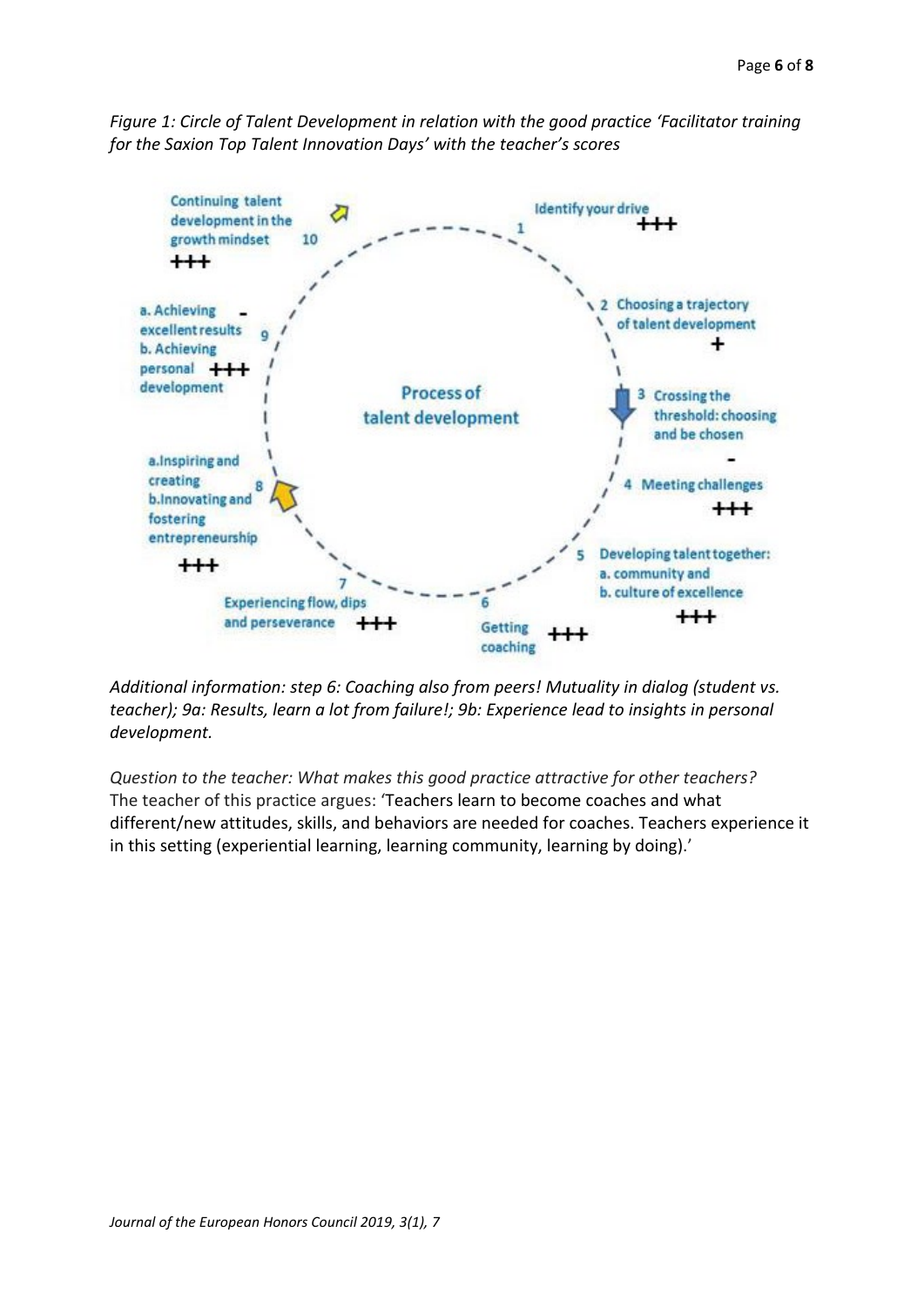#### **Appendix A: Top Talent Innovation Days**

The Saxion Top Talent Innovation Days is a two-day event with about 150 persons participating. It involves two consecutive days, including an overnight stay. The goal is to work on real-world issues in an interdisciplinary group with the focus on the group process. These days are organized annually by the Saxion Top Talent team. The participants are arranged in groups of six to eight students and teaching faculty. About 20 facilitators are required for process facilitation. The groups are *interdisciplinary* and very diverse in composition, with students, teachers, and alumni. Groups are facilitated in the interdisciplinary cooperation process but not with regards to the approach of content, the problem at hand. An aim is that students and faculty learn to effectively cooperate with persons of different disciplines. Another aim is that the participants learn to formulate an assignment for themselves, get a view on the innovative aspects of it, and experience the learning environment of honors education.

An aim at the background is that the participants learn about the complexity of society. Socalled real-worldproblems, layered social problem situations for which not one solution exists, cannot be solved through a mono-disciplinary approach but need input from a diversity of disciplines (Vermaak, 2007). These problems require exploration from all perspectives, which allows for the development of appreciation for the perspectives of others (Checkland, 1988). That is not so easy because everybody has a filter. Facilitation stimulates different thinking and encourages participants to place themselves in the position of others and to understand the preferred approach of other disciplines. During this process, moments of *reflection* are programmed in different forms, and everybody gets feedback from everybody in the group.

Through cooperative learning from collective experiences with authentic themes and *realworld assignments* by actual clients, participants better understand the essence of honors education. Participating faculty learn what the power of honors education is.

There is no limit to the availability of wicked problems, contemporary real-world problem situations in society. The topics are not formulated as assignments but as themes by actual clients, who are present during the event. Every group starts by exploring the theme and then articulates the real-world problem to be approached. At least two groups are involved in each theme. The assignments originate in this way from *authentic* situations and involve an *authentic* client.

Sometimes, a new and unknown theme is surprising because the group cannot use traditional methods and has to find a new approach. Two examples of themes are '*The costs of healthcare are rising beyond what we can afford*' or '*Traffic jams in The Netherlands are an economic headache*'.

The results of the work in the groups is presented in pitches at the end of the two-day meeting. The clients of the assignments are also involved in these presentations. In these pitches, the final result, the approach, and the group's cooperation process are addressed. This allows for the explicit formulation of both content-oriented proceeds as well as the extent of perceived effectiveness of interdisciplinary cooperation. Within the groups, the method of 'hot & cold shower' is performed: one participant sits in the middle of the circle of participants. This participant is congratulated with the positive aspects that were